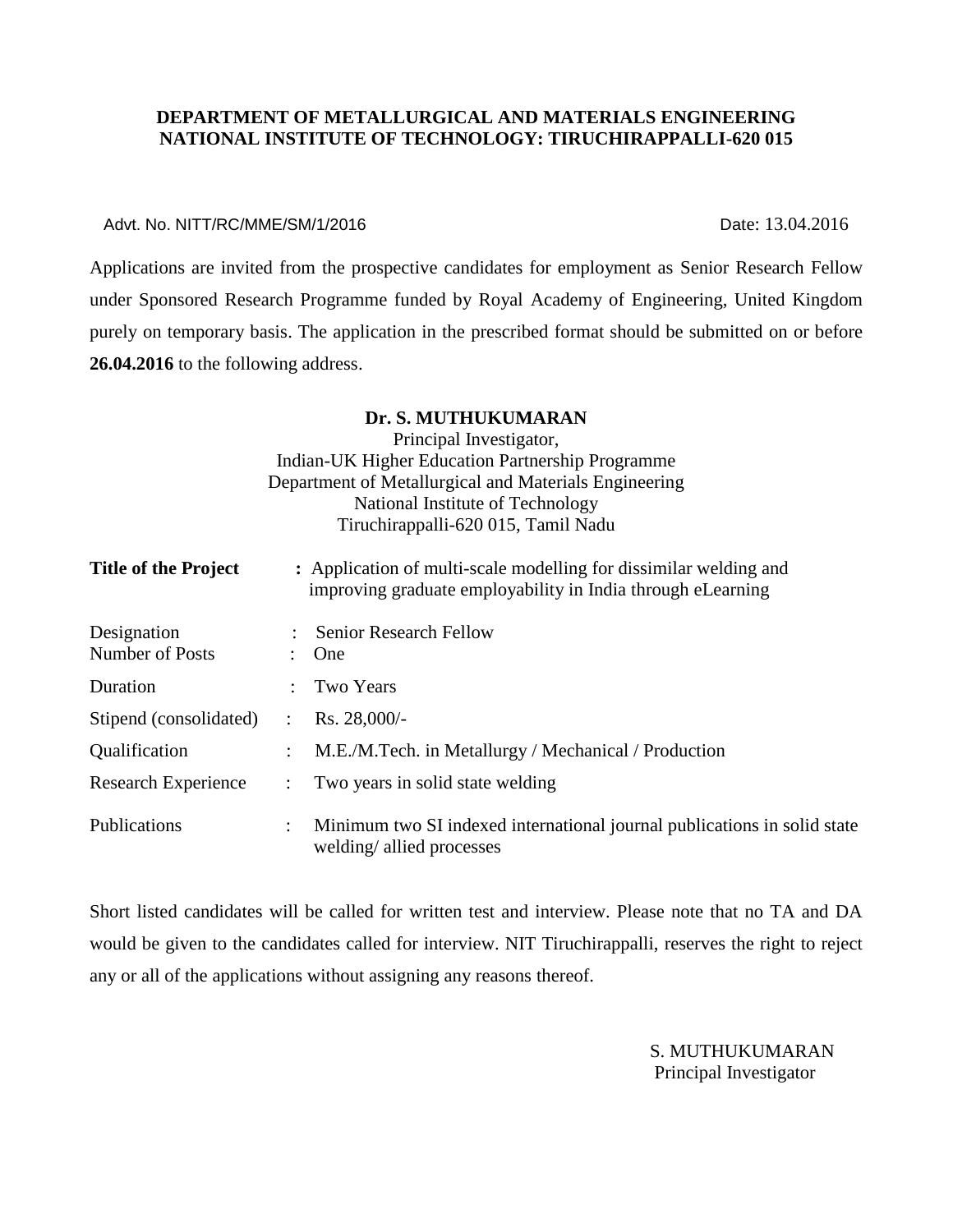# OFFICE OF THE DEAN (R & C), NIT, TIRUCHI

| For Office Use only                                          | Paste here your                              |
|--------------------------------------------------------------|----------------------------------------------|
| Signature of the Application Screening Committee<br>Chairman | recent passport<br>size colour<br>Photograph |

## **APPLICATION FOR THE POST OF SRF**

| 1. Name of the Candidate in full                                                     |            |            |                  |         |              |  |
|--------------------------------------------------------------------------------------|------------|------------|------------------|---------|--------------|--|
| 2. Nationality                                                                       |            |            |                  |         |              |  |
| 3. Mother Tongue                                                                     |            |            |                  |         |              |  |
| 4. Date of Birth                                                                     |            |            | Date             | Month   | Year         |  |
| 5. Sex                                                                               |            |            | Male / Female    |         |              |  |
| 6. Marital Status                                                                    |            |            | Married / Single |         |              |  |
| SC / ST / OBC /<br>7. Category                                                       |            |            | Please specify   |         |              |  |
| General                                                                              |            |            |                  |         |              |  |
| 8. Address for communication with                                                    |            |            |                  |         |              |  |
| Mobile number and E Mail ID                                                          |            |            |                  |         |              |  |
| 9. Project Title                                                                     |            |            |                  |         |              |  |
| 10. Name of the Post applied for                                                     |            |            |                  |         |              |  |
| 11. Advertisement Number with Date                                                   |            |            |                  |         |              |  |
| Academic Career: Enclose photo copies of the qualifying degree certificates and mark |            |            |                  |         |              |  |
| sheets/ grade cards showing the percentage of marks or CGPF from HSC onwards         |            |            |                  |         |              |  |
| Name of Exam                                                                         | School /   | Board/     | <b>Broad</b>     | Year of | % of marks / |  |
|                                                                                      | University | University | subjects of      | Passing | <b>GCPA</b>  |  |
|                                                                                      |            |            | study            |         |              |  |
| S.S.L.C                                                                              |            |            |                  |         |              |  |
| H.S.C                                                                                |            |            |                  |         |              |  |
| Graduation                                                                           |            |            |                  |         |              |  |
| Post-                                                                                |            |            |                  |         |              |  |
| Graduation                                                                           |            |            |                  |         |              |  |
| Any other                                                                            |            |            |                  |         |              |  |